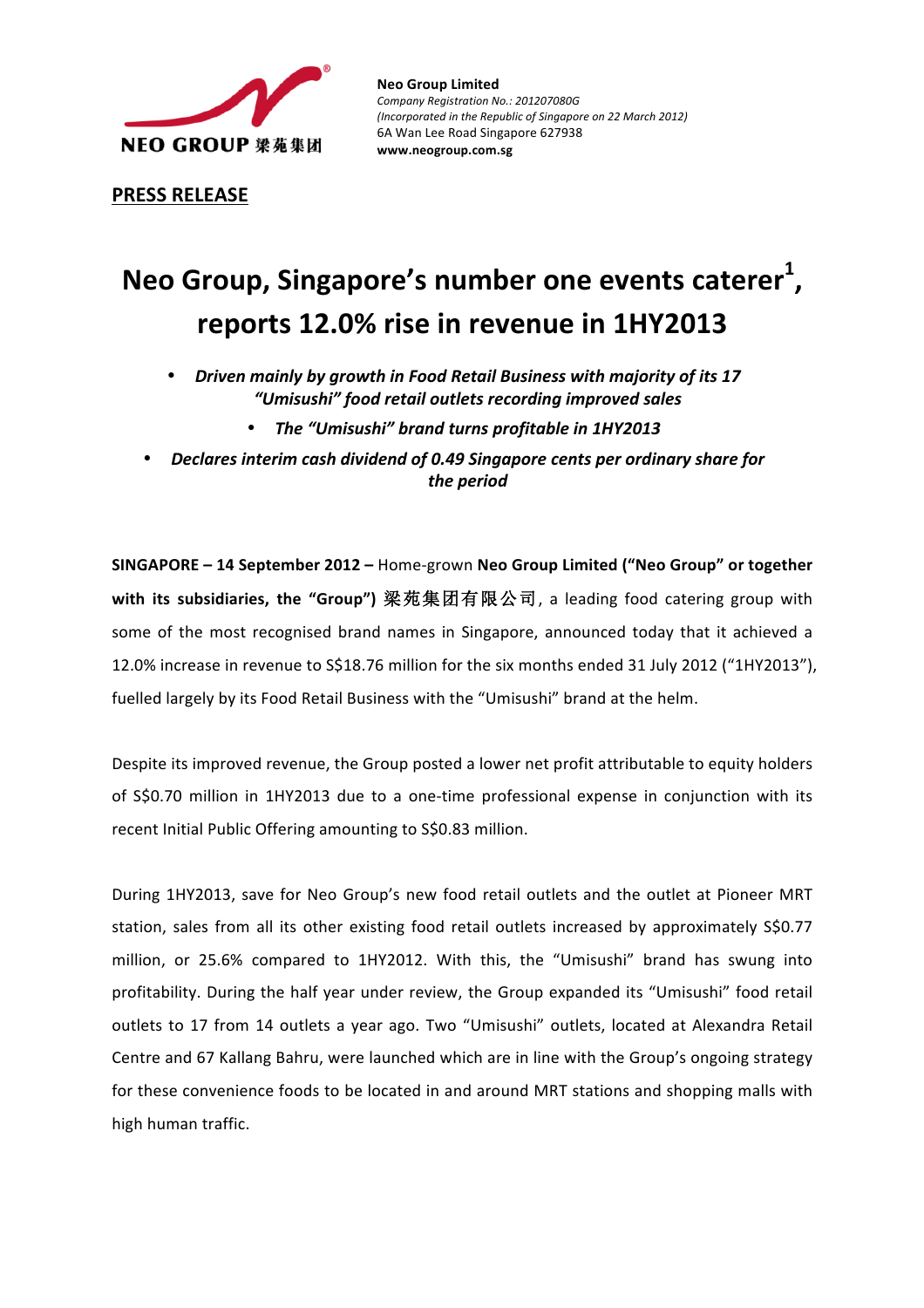The Group's Food Catering Business achieved a 2.6% increase in sales equivalent to S\$0.33 million in 1HY2013. The marginally slower growth in this segment was the result of seasonality factors as the Group did not enjoy the full Lunar New Year peak compared to 1HY2012.

The Group also continued to maintain a healthy balance sheet with a strong cash position of S\$10.30 million at half-time. Earnings per share of Neo Group stood at 0.49 cents in 1HY2013 compared to 1.09 cents a year ago. Net asset value per share of the Group improved to 10.9 cents as at 31 July 2012 from 7.1 cents as at 31 January 2012.

Commenting on the latest set of results, Founder, Chairman and CEO Mr Neo Kah Kiat 梁佳吉 said, "Traditionally, the second half of our financial year tends to outperform the first half as there are more festive occasions and events such as Christmas and New Year celebrations that will typically require our food catering services. Moreover, our "Umisushi" brand has performed commendably and, since 1HY2013, is generating a profit. We are, thus, excited about potential growth from this area."

### **Interim Dividend**

The Board of Directors has declared an interim cash dividend of 0.49 Singapore cents per ordinary share for 1HY2013. This is in line with the Group's commitment to recommend and distribute dividends of not less than 60% of its net profits attributable to shareholders in each of FY2013, FY2014 and FY2015 (as set out in the Company's Initial Public Offering Offer Document dated 2 July 2012).

Mr Neo continued, "To thank our shareholders for their support and their confidence in Neo Group, we are pleased to declare an interim dividend that is equivalent to 100% of our first half net profit. As the Number 1 events caterer in Singapore, I have full confidence in the continued growth of Neo Group in the coming years."

## **Looking Ahead**

<u> 1989 - Jan Samuel Barbara, político establecido de la provincia de la provincia de la provincia de la provinci</u>

The events catering industry<sup>1</sup> has evolved extensively over the last two decades. Fuelled by higher spending in both corporate catering<sup>2</sup> and social catering<sup>3</sup>, the industry saw a robust

As defined in the Report on "Events Catering Services in Singapore" dated April 2012 prepared by Euromonitor:  $\frac{1}{2}$  Events catering: food catering services provided for social and corporate events only.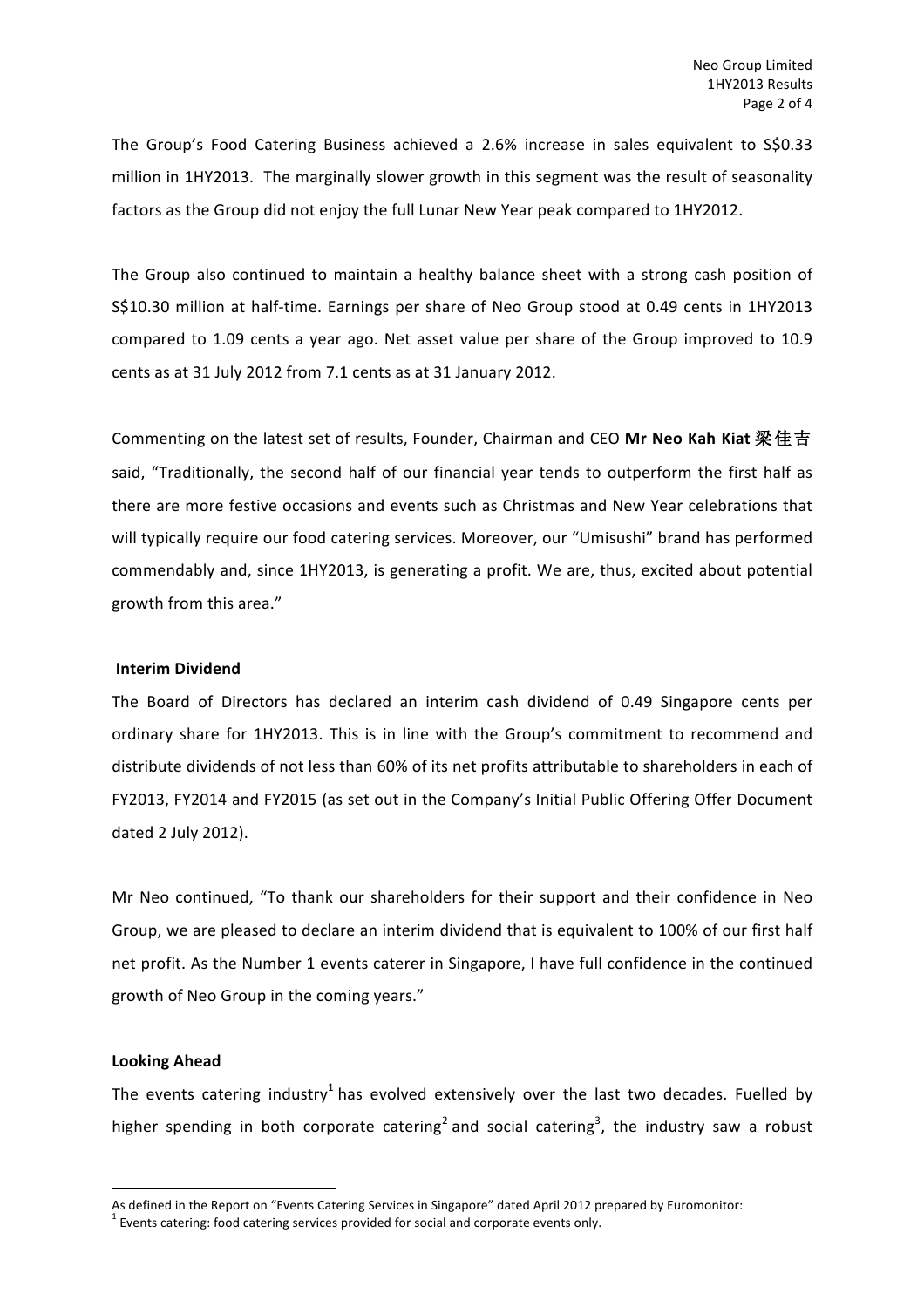growth of 8.2% in 2010 and 13.2% in 2011. This industry also proved relatively recessionresistant in the financial crisis, contracting only 3.8% from 2008 to 2009 compared to 8.9% for its institutional counterpart<sup>4</sup>.

As such, Neo Group is of the view that the industry will continue to see a positive trend in the next half of 2012, and it will strive to grow its revenue for its Food Catering Business and Food Retail Business going forward. Despite continual expected cost pressures from higher employee salaries and benefits, food inflation, marketing and rental expenses, the Group remains committed to improving profitability by rationalising costs and improving operational efficiencies.

In the longer term, the Group also has exciting plans to expand and develop its Food Retail Business by increasing the number of "Umisushi" food retail outlets to 30 by 2016, and intends to strengthen its existing brands by intensifying marketing and advertising efforts as well as introducing new menus, innovative catering concepts and enhancing the F&B retail experience.

Ultimately, the Group plans to consolidate most of its business operations and increase its production capacity over the next three years commencing from the first quarter of 2013. Commented Mr Neo, "We are finalising the development plans for our new corporate headquarters at 30B Quality Road, and will make the necessary announcement to update our shareholders soon."

# # #

 $2$  Corporate catering: a sub-category of events catering referring to catering that is provided at all places other than residences, including offices, club houses, churches etc; also includes government events.

 $3$  Social catering: a sub-category of events catering referring to catering that is provided in all residential venues such as HDBs. Condominiums, landed properties etc; also includes wedding functions regardless of venue.

 $4$  The information was based on the Report on "Events Catering Services in Singapore" dated April 2012 prepared by Euromonitor